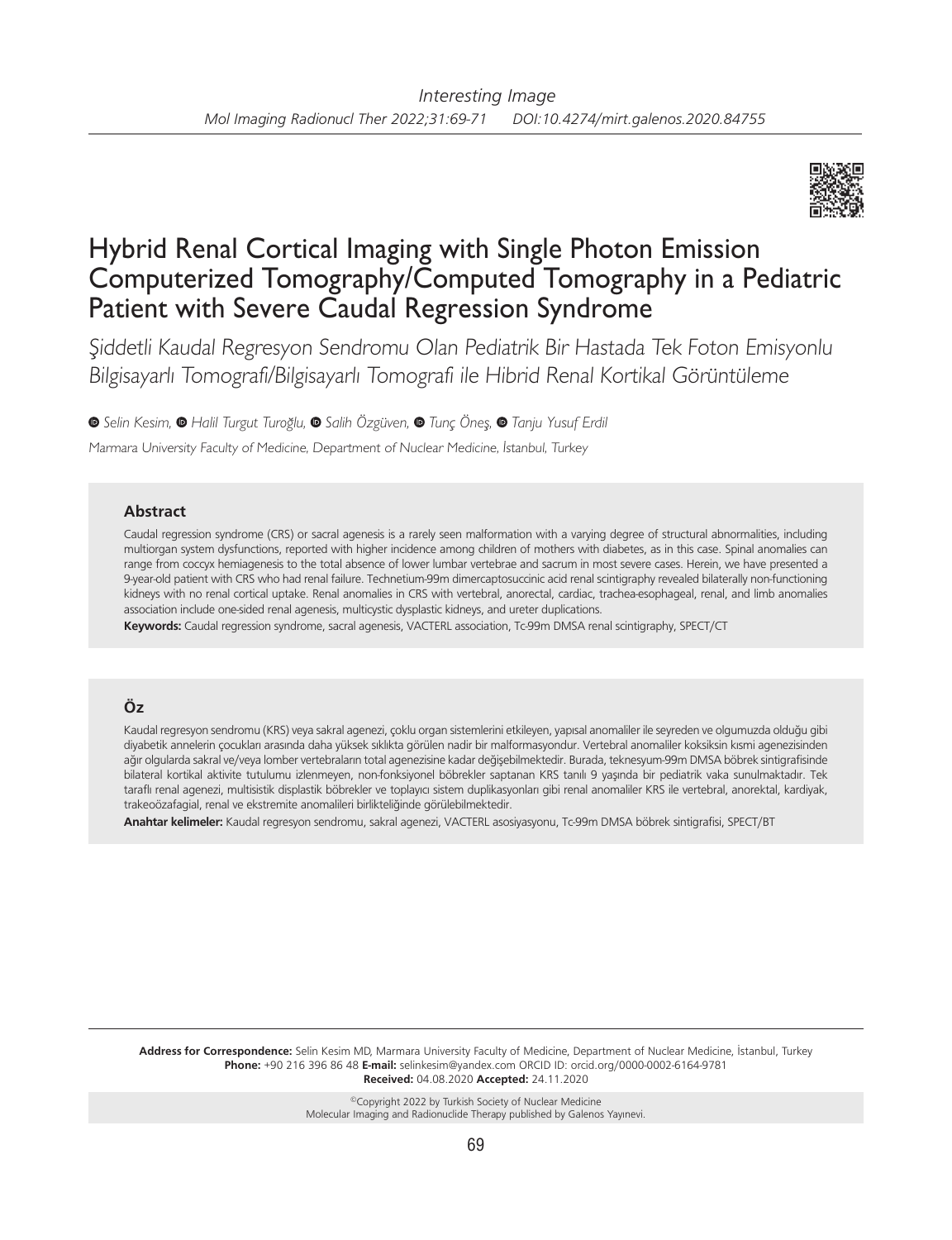

**Figure 1.** A 9-year-old female patient, who has dysmorphic extremities, growth retardation, congenital scoliosis, rectal, urethral, and sacral agenesis, was diagnosed with caudal regression syndrome (CRS) with a possible etiology of maternal diabetes. Elevated blood urea nitrogen (33 mg/dL) and serum creatinine (1.85 mg/dL) values necessitated the initiation of dialysis. She was referred to technetium-99m-labeled dimercaptosuccinic acid (Tc-99m DMSA) renal scintigraphy to evaluate renal functions before possible kidney transplantation. Tc-99m DMSA renal parenchymal scintigraphy revealed bilaterally "blood pool" image and increased background activity with no renal cortical uptake of Tc-99m DMSA (A). The hybrid singlephoton emission computerized tomography/computed tomography (SPECT/CT) images demonstrated both kidneys having a cystic pouch appearance (arrows) suggestive of bilateral multicystic dysplastic kidneys (MCDK) with no Tc-99m DMSA uptake in both renal parenchymas consistent with bilaterally non-functioning kidneys, accompanied by bilaterally tortuous and dilated ureters. SPECT/CT also depicted thoracolumbar scoliosis and lumbosacral agenesis involving the bodies and posterior elements of the fourth and fifth lumbar vertebrae (B).

CRS is a rare, neural tube defect that comprises varying degrees of musculoskeletal, gastrointestinal, genitourinary, and cardiovascular system anomalies (1). Its incidence is reported as approximately 0.01-0.05 per 1,000 births, frequent among children of mothers with diabetes (2). Spinal anomalies, which is a characteristic component of CRS, can vary from coccyx hemiagenesis to the total absence of lower lumbar vertebrae and sacrum in severe cases (3). Four types of CRS exist according to the classification of Renshaw (4). Type IV CRS shows variable lumbar and total sacral agenesis, with a caudal endplate of the lowest vertebra resting above the fused iliac bones or iliac amphiarthrosis (4). To fulfill the so-called CRS- vertebral, anorectal, cardiac, trachea-esophageal, renal, and limb anomalies (VACTERL) entity, a minimum of three of six VACTERL anomalies must be present (5). A few cases have been presented on Tc-99m methylene diphosphonate bone scintigraphy in the literature; however, to the best of our knowledge, our case is the first to present Tc-99m DMSA scintigraphy images for CRS-VACTERL (6,7). Urologic anomalies are difficult to identify on clinical examination and form the primary cause of morbidity and mortality. Renal anomalies in CRS-VACTERL association include unilateral renal agenesis, MCDK, and duplication of the collecting system (3). MCDK and hydronephrosis (HN) in newborns both present as fluid-filled masses. Their differential diagnosis is made by the absence (in MCDK) or the presence (in HN) of radiotracer in the fluid. Our case is the late-onset hydronephrotic form of MCDK. Tc-99m DMSA renal scan is a reliable tool for non-invasive diagnosis of acute and/or chronic kidney injury in children, thus improving the prognosis (8). Hybrid imaging with SPECT/CT technique may help achieve better diagnostic accuracy and impact patient management, as it allows the anatomical correlation of functioning renal parenchymal tissue.

## **Ethics**

**Informed Consent:** We have obtained all appropriate patient consent forms. In the form the patient has given her consent for her images and other clinical information to be reported in the journal.

#### **Peer-review:** Externally peer-reviewed.

#### **Authorship Contributions**

Surgical and Medical Practices: S.K., H.T.T., S.Ö., T.Ö., T.Y.E., Concept: S.K., H.T.T., Design: S.K., H.T.T., Data Collection or Processing: S.K., H.T.T., Literature Search: S.K., H.T.T, Writing: S.K., H.T.T.

**Conflict of Interest:** No conflict of interest was declared by the authors.

**Financial Disclosure:** The authors declared that this study received no financial support.

#### **References**

Sharma P, Kumar S, Jaiswal A. Clinico-radiologic Findings in Group II caudal regression syndrome. J Clin Imaging Sci 2013;3:26.